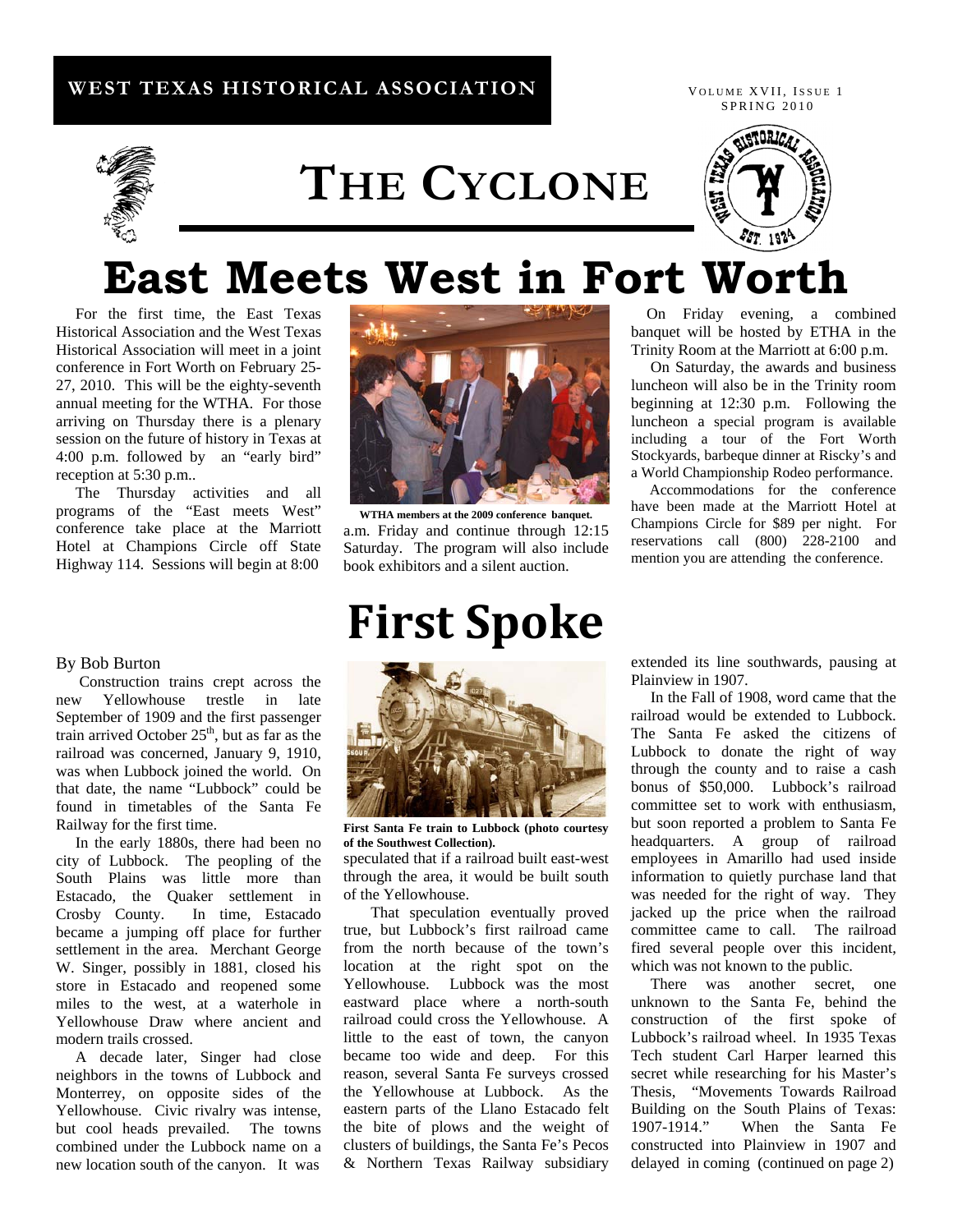## From the Executive Director



Dear Friends and Members of the Association:

By the time you receive this issue of *The Cyclone* the joint meeting with the East Texas Historical Association will have been judged an outstanding success. Praise and congratulations must go to every member of both groups for making this meeting possible. Of course, as we stand in the afterglow of another annual conference, we should thank all of those who preceded us for creating and sustaining such a wonderful organization.

We've lost many good friends and associates this last year, but we can take comfort in a reprise of another great article drawn from one of the back issues of *The Yearbook*. As we read Elmer Kelton's article, we are reminded that he was not only

one of the greatest western writers ever, he was also an outstanding historian.

Best wishes to you all. Tai

## **First Spoke**

(continued from page 1) further south, there was concern that rails might never come to Lubbock. In 1908, Lubbock became interested in an east-west railroad: The Altus, Lubbock, Roswell and El Paso Railroad. promoter Ed Kennedy of Houston managed to build several sections of roadbed, then departed suddenly, leaving his company to founder. Harper interviewed O. L. Slaton and Lorenzo Dow. They revealed that Kennedy had been secretly employed by Lubbock's railroad committee to make lots of noise and to scare the Santa Fe into building to Lubbock. The Lubbock *Avalanche* had cooperated by giving massive publicity to Kennedy's enterprise. When the Santa Fe arrived, Kennedy's weekly salary was discontinued and he went home.

 If Santa Fe officials were concerned about the rival railroad project, they gave no indication of it. Instead, they professed to "a very genuine respect for the driving business-like methods of the Lubbock people, and [we] cannot see how, with such men back of it to push the place, it should not continue on the path it has so well begun." Well pleased with Lubbock's prospects in the Spring of 1909, citizens incorporated the city.

Meanwhile, the citizens of Plainview looked with no favor upon the extension to Lubbock. The merchants there had no desire to lose the trade that had come with the railhead. When right of way agent Monroe G. Abernathy approached the citizens of Plainview, they would not cooperate. The citizens of Hale Center called on Mr. Abernathy proposing to supply the right of way through Hale County and a \$50,000 bonus if the railroad's line was changed from the straight survey between Plainview and Lubbock to a new one passing through Hale Center. The railroad agreed. Construction began in the Spring when the new survey was completed. Two towns between Hale Center and Lubbock were named for Monroe Abernathy. Also in the Spring the Santa Fe announced that ground would soon be broken for the long anticipated main line to connect the Gulf of Mexico with the Pacific Ocean. But instead of following the route through Plainview and Abilene, it would follow a new route through Lubbock and Sweetwater.

As construction neared the city from the north, Lubbock citizens witnessed the human cost of their railroad. Premature explosions injured several laborers. Later, a lightning strike flattened an entire crew. The two human causalities included a married man. Citizens chipped in to provide a house in the best part of town for the widow and children.

In the Fall, there was bad news from the railroad. The shops for the main line would be built fifteen miles southeast of Lubbock. The railroad wanted divisions of



**Track being laid for the Santa Fe line into Lubbock (photo courtesy of the Southwest Collection).** 

a certain length and Lubbock was in the wrong place. No amount of money could make the Santa Fe move the division point to Lubbock. However, the railroad promised to retard the development of the new town at the division point so the older town's growth would not be injured. "We do not wish to appear to be doing anything detrimental to the town of Lubbock," assured a Santa Fe official, "which we believe will be the natural center of that portion of the plains country." The *Avalanche*, expressed a similar opinion of Lubbock's position: "Putting two and two together, it is as simple as falling off a log to figure this as one of the most important railroad centers in the entire southwest. Lubbock is the lucky point. She is the hub, around which all of the good things in the development of the south Plains must circle."

 In 1917, with five railroad lines, Lubbock adopted the slogan "Hub of the Plains." By 1928, eight rail lines radiated outwards from Lubbock County and paved highways were being constructed. Lubbock was well on its way towards domination of the South Plains.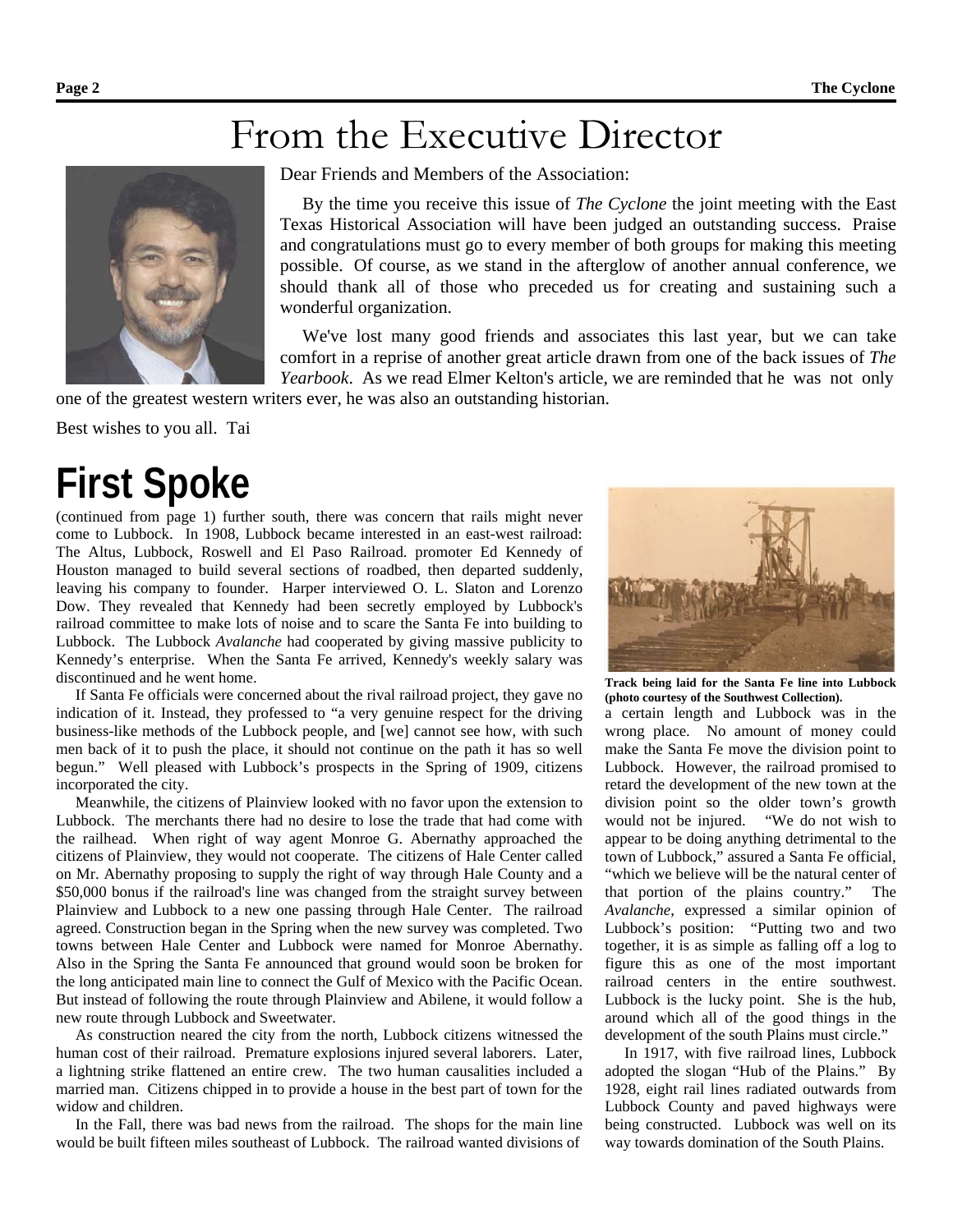## Generational Chauvinism

by Elmer Kelton

*[The following article was first delivered as Kelton's presidential address to the West Texas Historical Association in 1991. It is reprinted from the 1991* Year Book.*]* 

A few nights ago I was talking to a small group of students at Angelo State University, and one asked me why I write mostly about historical subjects. She said, "The old West is gone. History is in the past. We live today. What does history mean to us?"

ever asked this question, or one similar slave ship to these shores, and in a to it, and I suspect many of you have sense to enslavements of Biblical been asked the same thing. It is a question that demands an answer, and I believe we have a valid one.

 I told her that everything around us today is rooted in history. Neither the world nor we were born yesterday, fullgrown. All that we are, everything we believe in, the way we live our lives, is rooted in the times, the mores, the histories of our parents, our grandparents, and many generations before them. We may sometimes veer away from some of the old teachings, we may challenge them, we may even renounce them, but they have been a factor in making us whatever we are.

 Very few of the problems that so sorely vex the world today are new. not all of history is pleasant by any Most are deeply grounded in history, often centuries of it. The problems in the Mideast are by no stretch of the regret, wishing we could somehow live imagination new. To understand them, you have to understand their root causes, and those in some cases go back many generations, even hundreds of years.

 The racial problems that beset this regrettable results. nation today did not start with the recent videotaped beating of a black *interpretations* of history are not. motorist by Los Angeles policemen, or Historians have constantly reexamined the Watts riots of a generation ago, or our past and found new ways of the race riots of the World War I interpreting it.



**Elmer Kelton autographs one of his novels at the WTHA meeting at Lubbock in 2006.** 

That was not the first time I was period. They go back as far as the first times.

> To understand these problems, to have any hope of ever solving them, we had better know where they came from, and to do that we have to know our history.

 This group's basic realm is the history of West Texas, but one cannot divorce that from a much broader historical context. To understand our early forebears who came into this state, or this part of the state, we have to understand where they came from, what drove them to seek different life in a new place, and what they did when they got here.

 History is an enjoyable subject, but means. Much of it is definitely unpleasant. Much of it we have to it over and do better. But pleasant or unpleasant, it happened, and we must deal with it or perchance find ourselves repeating it, making the same mistakes that were made before, with the same

If history is set in concrete,

In the first decades after what we regard as our pioneer period, we find that most writers glorified it. They exalted what we call "the winning of the West" and disregarded the fact that our history had losers as well as winners. They accepted the "manifest destiny" belief which many of our forebears carried into that period and found little or no fault in the way the West was won, the way the Indian was treated. To them a white triumph was victory, and a white defeat was a massacre.

 Most of us today find ourselves somewhere in the middle ground, proud of our forebears even though we can recognize and acknowledge that there were wrongs, that there was indeed another side to the story.

 Some modern historians imply that we should be ashamed even to live in this country because it was taken by brute force and with the shedding of much innocent blood. They imply that we ought to give it all back to the Indians, though I do not recall an instance in which one of *them* ever offered to give up his or her own part of it to some needy tribe and move back to whatever foreign land his or her own ancestors came from.

 They condemn Granddad for his greed but seem perfectly happy to hold onto their share of the loot.

 F.E. Abernethy of Stephen F. Austin University recently came up with a name for that kind of attitude. It may not be original with him, but it was new to me. He called it "generational chauvinism."

Those who practice it seem to be saying between the lines, "Isn't it remarkable how wonderfully enlightened I turned out to be, especially when you see how awful my ancestors were?"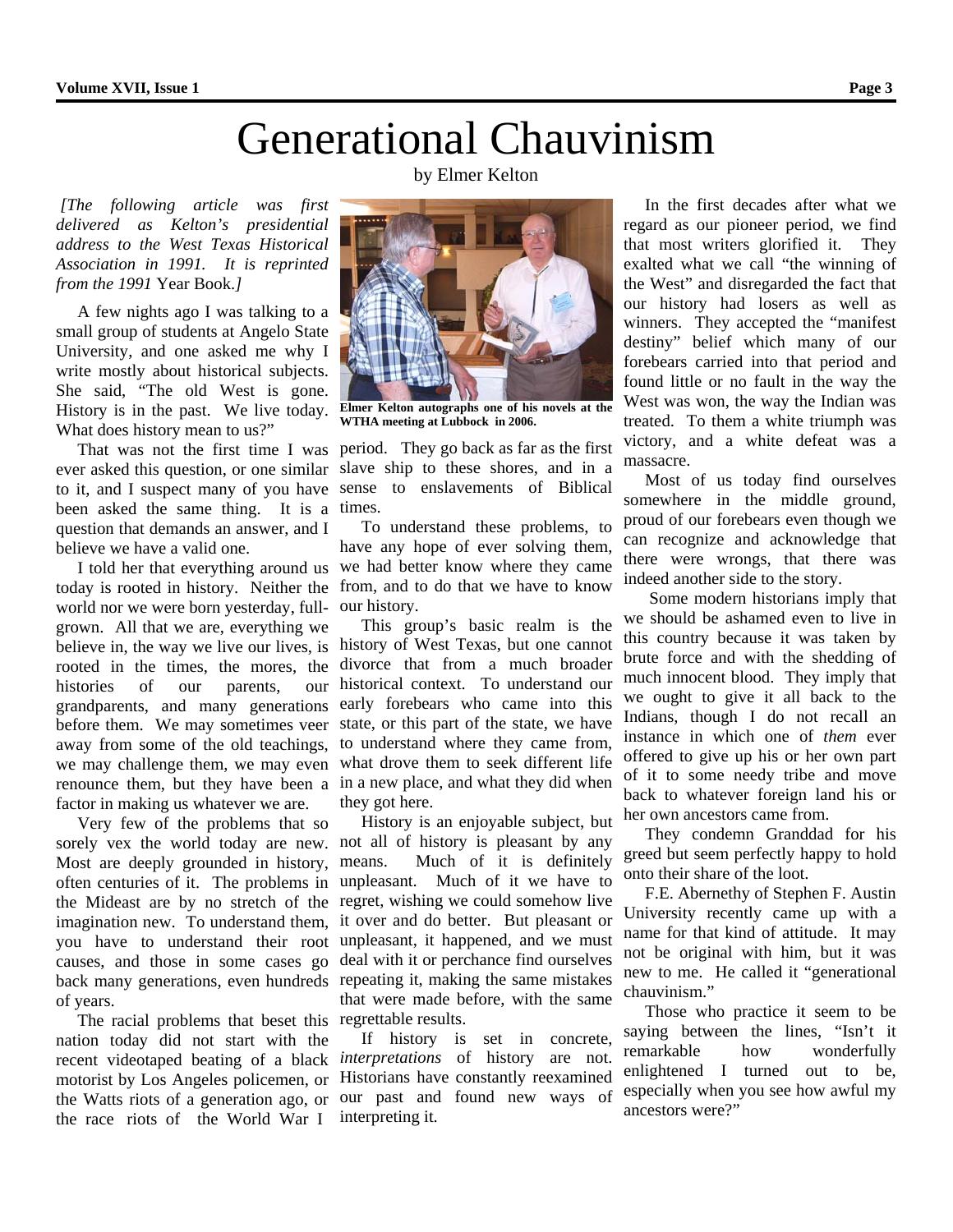### Or, "If not *my* ancestors, certainly *yours*."

I find a great deal of hypocrisy in this viewpoint, which seems to fit today's definition of the "politically correct."

 They are judging past generations in the light of a current generation's attitudes. They condemn Granddad even while they proceed to eat up the seed corn he left them.

 I can't help but wonder how future generations are going to regard this one someday when they are handed the bill for all of our excesses, when they face the payday for our penchant for spending money we don't have and signing our grandchildren's names to the mortgage.

In looking at the history of our region, our people, we should always regard it in the light of the times in which the events occurred, and not judge people of the past on the basis of today's standards. They were products of their own times, their own circumstances and environments.

 To think that we would have done better under those conditions and in those environments is arrogant. In a great many ways we are not doing as well in our own time and in our own environment. Future generations will have much to blame us for if they choose to judge as our revisionists do.

 Racial, religious and tribal prejudice is a worldwide phenomenon, not a sin exclusive to the white Anglo-Saxon Protestant. Tragically, it has existed throughout history, and there is little sign it is going to end anytime soon. Long before the white man landed on our Eastern shores and began pushing westward toward the Pacific, Indians were killing each other in bloody

tribal warfare, dispossessing each other from disputed lands. Today we have constant turmoil in the Mideast, the Israeli-Palestinian conflict, the religion-based troubles in Ireland and the intertribal warfare in a dozen African countries as proof that it is a curse of all mankind, and not simply the province of our own white ancestors.

 But to listen to these generational chauvinists, you would think it was all Granddad's fault.

I feel that it is time to blow the whistle on them and tell it like it *was.*

That is what this association is all about.



**Elmer Kelton**, a noted journalist and author, is a past president of WTHA. He died on August 22, 2010. For many years, he maintained parallel careers as an agricultural journalist and freelance writer. He is best known for his work for *Livestock Weekly*  and for his more than 40 books, including *The Time it Never Rained, The Wolf and the Buffalo*, and *The Good Old Boys.* His novels showed his bone deep

knowledge of the people, history and mores of West Texas. The strong sense of place and historical accuracy of his stories brought the history of our area alive for many readers, and his knowledge of our history rivaled that of most professional historians. These books earned Kelton seven Spur awards from the Western Writers of America for best Western novel of the year, a WWA career Saddleman Award and four Western Heritage Wrangler awards from the National Cowboy Hall of Fame. Kelton was also named the number-one Western writer of all time by the WWA. Those who knew him remember him as a man of wit, humility, and courtesy.

### **Gaining Perspective**

 Looking at the "Affairs of the Association" in the 1960 *Year Book* can give us perspective on how much the West Texas Historical Association has grown in the last fifty years. Seventy-two members and guests attended the one-day meeting held on the Texas Tech campus in Lubbock on May 7, 1960. Ten papers were presented. The association president Ben O. Grant of Albany was unable to attend because of an automobile accident, so W. C. Holden presided over the business luncheon. The treasurer's report presented there showed that the organization had total cash assets of \$3, 191.10. The *Year Book* editor was Rupert Richardson of Hardin-Simmons University, and the "History in West Texas" editor was Ernest Wallace of Texas Tech College.

 We are walking in the footsteps of giants, but the association itself has grown much stronger.

#### **Page 4 The Cyclone**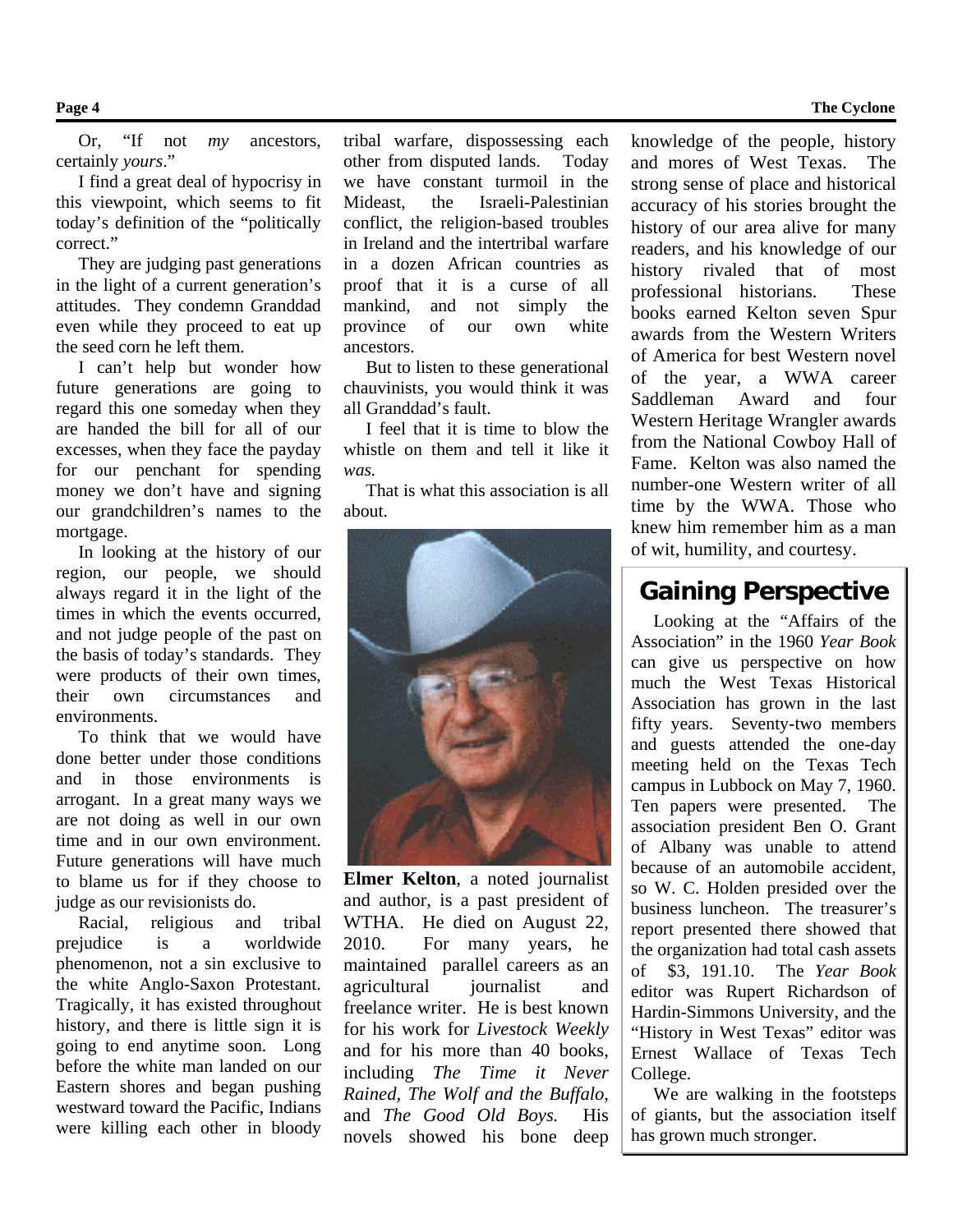### **New Mexico Farm and Ranch Heritage Museum Announces Oral History Updates**

The New Mexico Farm & Ranch Heritage Museum has completed two, year-long projects that will make accessing New Mexico's oral history easier. The Oral History Program at the Museum in Las Cruces announces the publication of the third edition of the *Oral History Collections Catalog for New Mexico*. The 264-page publication lists all of the particulars for close to 10,000 archived interviews from around the state. Each entry lists the names of persons interviewed, the location where it is stored, description of the interview, the geographical coverage, the date range, the format (cassette, reel-toreel, video, etc.), availability to the public, and research aids.

"It is our hope that the *Oral History Collections Catalog* will prompt the additional use of existing interviews or the undertaking of new oral history projects as we approach the centennial of New Mexico statehood in 2012," said Cameron Saffell, the museum's curator of history and oral history program director.

The publication of the catalog coincides with the debut of the Museum's new *Oral History Program web site*. Part of the Museum's general site, the upgraded Oral History Program section now includes a searchable database for over 500 hours of material gathered since the Museum opened in 1996.

The rollout of the new web site and catalog mark a major step forward for the Oral History Program. "We have quietly built a very strong program which is integral to our statewide collecting efforts and in the production of our exhibits and public programs," Saffell said. "These additions establish a new research portal for New Mexico history and will become key tools for anyone interested in farming, ranching, and rural life in the American Southwest."

Visit the *Oral History Program web site* at http://oralhistory.frhm.org. To access the new edition of the *Oral History Collections Catalog*, click the link for "Search the Database of Interviews" on the OHP's front page.

## TEXAS HISTORICAL COMMISSION COMMITTED TO SAVING WEST TEXAS CEMETERIES

Time and progress are the common enemies threatening historic cemeteries in Texas. Neglect, vandalism and theft are affecting cemeteries throughout the state, but the dangers are especially apparent in the West Texas region. To combat this deterioration the Texas Historical Commission (THC) established the West Texas Cemetery Preservation Initiative to engage and train individuals and organizations in 70 counties in the West Texas and Panhandle regions that did not previously contain designated Historic Texas Cemeteries.

The initiative utilizes the THC's two cemetery preservation efforts, the Historic Texas Cemetery (HTC) designation and the RIP Guardian program. Supported through grants from the Dodge Jones Foundation, the Permian Basin Area Foundation and former THC Commissioners Clifton and wife, Shirley Caldwell, of Albany, the initiative has been effective in developing education, surveys, documentation, training workshops and ongoing technical assistance that is provided free of charge to participants. One year ago, only 173 counties had HTC designations and 70 counties in West Texas had none. Thanks to the generous sponsors of this program, there are now 220 counties with HTCs, and most of the new designations are in West Texas.

 In the current segment of the initiative, 50 counties have been targeted to become self-sufficient stewards of Texas' rich historic legacy. These counties will utilize the RIP Guardian program to recruit and train volunteers to identify, document, protect and preserve the historic cemeteries in their local communities. "West Texas cemeteries are diverse in geography, cultural associations and even in their locations," said THC Cemetery Preservation Coordinator Gerron Hite. "We have worked closely with county historical commissions and our goal is to engage and inform these communities about the benefits of the Historic Texas Cemetery designation."

 The Historic Texas Cemetery designation and RIP Guardian program are part of a broad cemetery preservation program offered by the THC. For more information or to submit an application, contact the THC's History Programs Division at 512.463.5853 or visit www.thc.state.tx.us.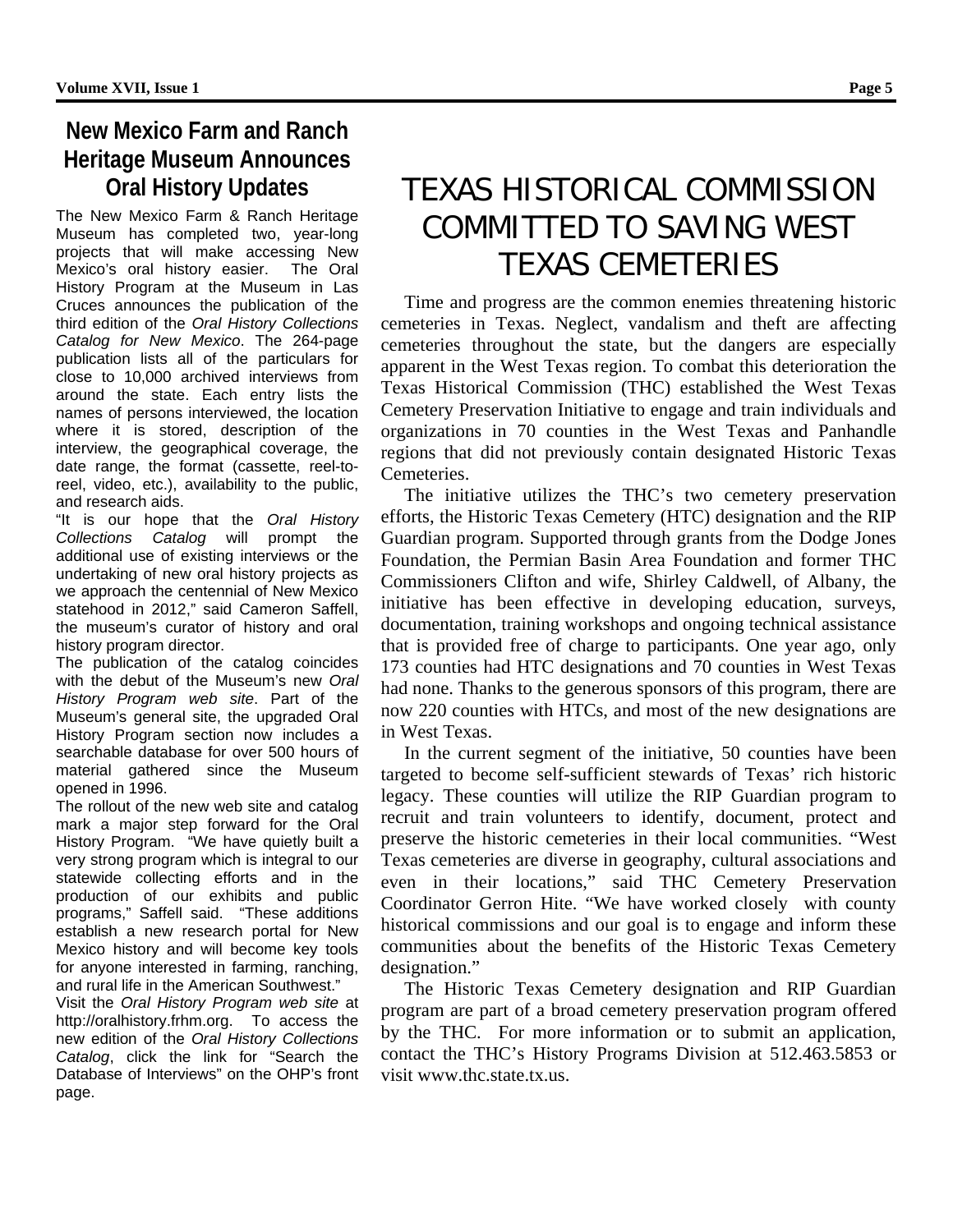## News From Around West Texas

**Jean Stuntz** is the 2010 president of **H-Net: Humanities and Social Sciences Online**. H-Net is an interdisciplinary organization of scholars and teachers dedicated to developing the enormous educational potential of the Internet and the World Wide Web. Their edited lists and web sites publish peer reviewed essays, multimedia materials, and discussion for colleagues and the interested public. They have over 100,000 members in over 90 countries.

The New Mexico Military Institute Foundation awarded the \$4,500 John Bogle Professorship to **Dr. Lewis Toland**. He proposes to visit major Civil War battlefields in Virginia, Maryland, and Pennsylvania to provide more historical insight into the military fiction portion of Freshman Comp II, which is taken chiefly by Academy Preps headed for the nation's five service academies.

**Rob C. Fink's** new book us just out from Texas Tech University Press - *Playing in Shadows: Texas and Negro League Baseball*. Rob is assistant professor of Educational Studies at Hardin-Simmons University in Abilene, Texas. He will be signing copies of his new book at Texas Star Trading Company on Cypress Street in Abilene on March 11, 2010 from 6:00pm to 7:00pm.

**Davis Ford** will be on the Texas Tech campus on March 24, to sign his new book, *Reflections of a Soldier & Scholar: The Life of Earnest Gloyna*, published by the Cockrell School of Engineering, UT Austin and Morgan Printing. The book captures the life of Dr. Earnest F. Gloyna, Ph.D., P.E., Dean of the College of Engineering, University of Texas at Austin. Gloyna grew up near Crowell and graduated from Texas Tech in 1942. Gloyna was a dedicated teacher and outstanding leader of academia, but also a gentleman, an innovator, a civic leader, and an advisor to industry and governments.

*To Everything on Earth: New Writing on Fate, Community and Nature*, edited by **Kurt Caswell, Susan Leigh Tomlinson** and **Diane Hueter Warner**, with an introduction by **William E. Tydeman** has recently been released by Texas Tech University Press.

**Ty Cashion's** new book, *The New Frontier: A Contemporary History of Fort Worth and Tarrant County* has been released by Historical Publishing Network of San Antonio.

The Centennial history book of West Texas A&M University has been finished by **Marty Kuhlman** and is available at <wtamu.edu/wtbook>. The price is \$30.

Up until late last year it was generally thought that Alfred Giles was the architect that designed the Customs House in Ciudad Juárez, but then three members of the WTHA, **Francisco Ochoa, Troy Ainsworth and Ben Brown**, discovered that another British architect, George Edward King, was responsible. In addition to designing and constructing buildings in El Paso and Ciudad Juárez, King designed much of Leadville, CO, the original "Old Main" at Colorado State and New Mexico State, and the theaters in Chihuahua, Durango, and Zacatecas.

The **Haskell County Historical and Genealogical Society** is pleased to announce its publication, *Haskell County*, in Arcadia Publishing's Images of America Series. A collection of quality historic photographs from this West Texas county (named for Charles Ready Haskell who was martyred at Goliad), the book is available for \$21.99 (plus \$3.00 shipping) by sending check or money order payable to Haskell County Historical and Genealogical Society to Susan Turner, PO Box 254, Rochester, Texas 79544, <s57\_turner@hotmail.com> or call 940-742-3347.

A new epic story celebrating our parents' and grandparents' generation here in West Texas has been launched on the Internet by **Shelley Shaver**. It is fictional account of a woman who is struggling to survive the worst economic and environmental disaster in our nation's history, the Dust Bowl. Shaver spent ten years writing this epic. She studied oral histories from the Southwest Collection and also did research at the National Archives. She says, "There I was allowed to hold in my hands letters hand-written by farmers during the 1930's to President Roosevelt. Looking at those yellowing pieces of paper, I felt the living presence of that time." The story of West Texas during the Dust Bowl years can be found at <http://dustbowlpoetry.wordpress.com>

The **Institute of Texan Cultures** has been accepted into the **Smithsonian Affiliations** program and formalized the agreement at a signing ceremony on January 28, 2010. As a Smithsonian Affiliate, the Institute of Texan Cultures will receive access to artifacts, education and performing arts programs, expert speakers as well as teacher workshops, along with resources to complement and broaden exhibitions.

### **UPCOMING:**

*March 4, 2010.* **Groundwater Lecture by Dr. Megan Benson** , El Paso Museum of History 6-7 p.m.

*March 6, 2010.* **Texas Independence Day celebration**, Haskell, 10:00 am-3:00 pm around the courthouse square. The event, sponsored by Committee to Help Haskell County, features a book signing by Wyman Meinzer, soldiers and artillery from Fort Griffin and cavalry from Fort Chadbourne, flintknapping, a rope making demonstration, the Lone Star Ladies riding group, Hardin Simmons University White Horses, and vendor booths. For more information contact Susan Cockerell 940-864-2851, or Susan Turner 940-742-3347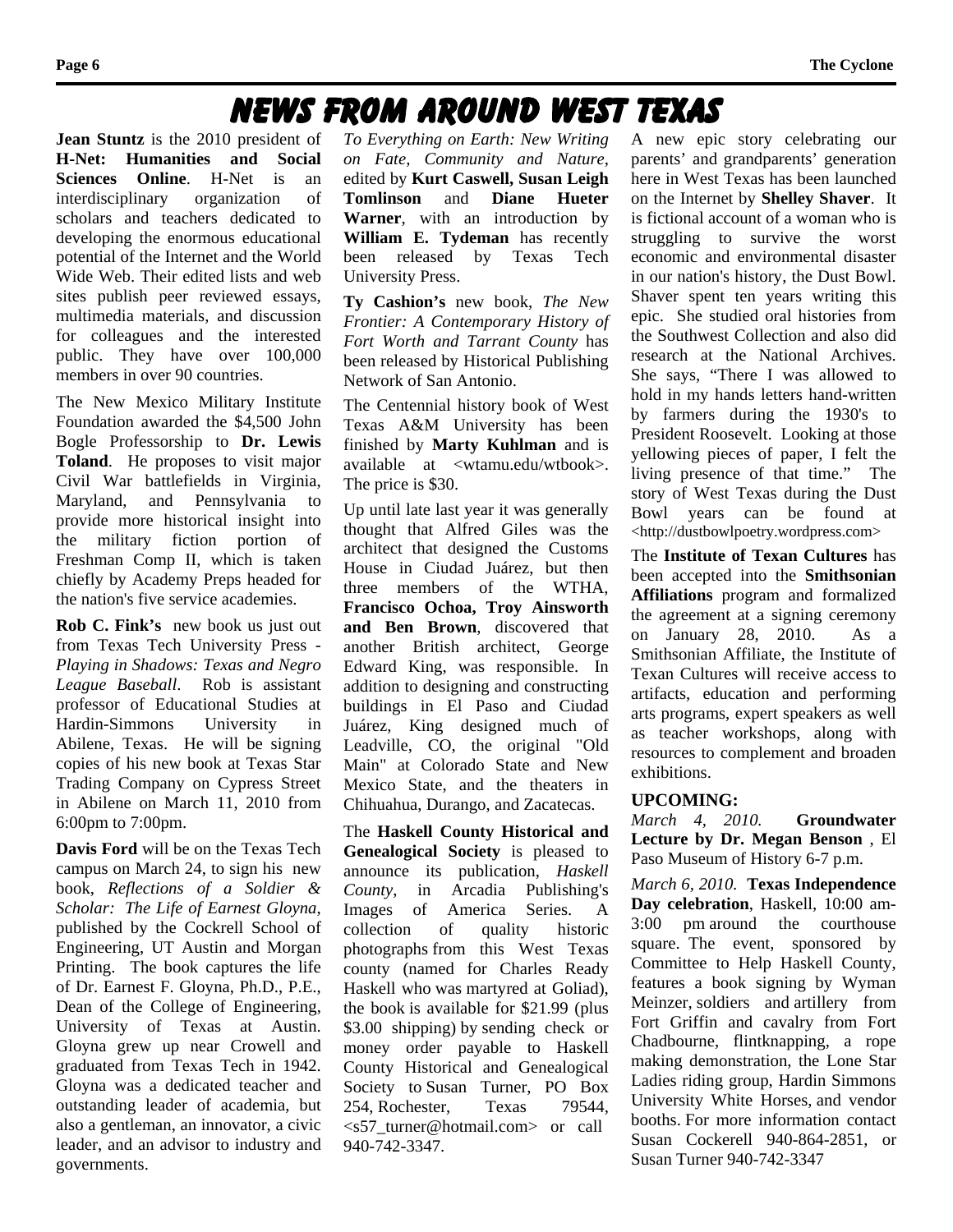*March 18, 2010.* **Texas Heritage Pecos Trail Regional meeting** , Santa Fe Depot, McCamey 10:00 to 3:00. Lunch is \$10. Visitors and/ or historians are welcome. McCamey is the Wind Energy Capital of Texas and surrounded by wind generators.

*March 26, 2010.* **Bob Boze Bell** to speak at the **National Ranching Heritage Center**, Lubbock, 7 pm. Author and Old West historian Bob Boze Bell of Cave Creek, Arizona, will discuss "True West Moments." Bell is a humorist, artist and publisher of True West Magazine.

*April 10, 2010.* **9th Annual Genealogy Workshop**, First Baptist Church, San Angelo, from 8:30 am –3:30 pm. Will feature workshops, speakers, and displays. For information contact Shirley Dobson at (325) 656-9912 or e-mail <shirleyhuntley dobson@yahoo.com>. Download the registration form at the SAGHS website <www.rootsweb.ancestry.com/~txsaghs>

*April 24, 2010.* **Ranch Day** at the **National Ranching Heritage Center**, Lubbock, 10 am-4 pm. Highlights include cowboy poetry, chuckwagon food, crafts, horseback riding, rope making, and steer roping. For more information, call 806-742-0498 or visit <www.NRHC.com>

*May 8, 2010*. The **Permian Historical Society** meeting, the Petroleum Museum in Midland beginning at 9:30 a.m.



*May 15, 2010.* Visit the historic **Sherwood Courthouse**. This vacant but beautiful two-storied limestone building was the Irion County Seat from 1901 until 1936. They are having a Sherwood Festival to raise funds for the building's restoration. Sherwood is one mile east of Mertzon, Texas, which is 25 miles west of San Angelo on Highway 67. Tours of the building are free. There will be arts and craft venders, food and a chili cookoff on the grounds. For more information call 325-949-7303.

*May 16, 2010.* **Mason County Annual Historical Symposium**, Mason High School Auditorium, 2 pm. The topic this year is "Texas Rangers in the Hill Country," with speakers Dave Johnson, Bob Alexander, Bill O'Neal, and Chuck Parsons. There will be author tables set up also. If anyone would like a table (no charge), contact Jan Appleby at <janell@ctesc.net>.

*September 29-October 3, 2010.*  **United States Cavalry Association**  Annual Meeting, **Fort Concho National Historic Landmark**, San Angelo. Up to one hundred competitors and two hundred USCA members are expected to attend. The mounted competitors are required to wear replica uniforms and equipment from the past two centuries of cavalry history. This may be the largest number of cavalry at Fort Concho since the late 1880s, when it was an active military fort. For more information call the fort at (325) 657- 4444.

#### **CALL FOR SUBMISSIONS:**

The **Texas Historical Commission** (THC) is offering a round of **Heritage Tourism Partnership Grants** for communities in the Texas Lakes, Mountain, Plains and Tropical Trail Regions. A total of \$30,000 in grant monies is available to each heritage region. Individual grants of \$5,000 minimum require a one-to-one matching contribution. The grant program helps communities fund projects that enhance a visitor's experience to cultural and historic sites and events. Grant information and applications are available on the THC website <www.thc.state.tx.us>. The application period is *February 1 through April 30, 2010*. Grant recipients will be announced in August 2010. For more information, contact April Garner at 512-463-2630. Grant applications can be downloaded from the THC's web site at <www.thc.state.tx.us/grantsincent/grant.htm

*Great Plains Research***,** a multidisciplinary journal that publishes peer-reviewed research on the natural and social sciences of the Great Plains, is soliciting current manuscripts on important research results and synthetic reviews of critical scientific issues for the Great Plains. For "Instructions to Authors," discussion of potential articles, or subscription information, see the website <www.unl.edu/plains> or the editorial office. Telephone: (402) 472-6970; Fax: (402) 472-0463; E-mail: <gpr@unl.edu>

#### **IN MEMORY. . .**

**Rose Richardson** of Oklahoma City passed away on February 18, 2010. Rose was a member of the Association and a History Department faculty member at Cameron University in Lawton, Oklahoma. She had recently retired. Her sister is Freedonia Paschall is the West Texas History Editor for the Association.

**Jack Yates** of Abilene passed on January 26, 2009. He was a long time member of the Association and was a close friend of Kenneth Neighbours. He practiced law and lived history. In fact, he was working on a compilation of his great grandfather's Civil War letters, a project his wife hopes to complete.

**Bob Green**, 85, a rancher, historian and narrator for the Albany Fandangle for 27 years, died December 22, 2009, at the family's ranch home in Shackleford County near Albany. Green was well known for his achievements in preserving the history of West Texas through his writing and storytelling.

**Edward Hake Phillips**, a long-time member of the West Texas Historical Association, died August 15, 2009. Dr. Phillips was born in Hamilton, Ohio, on Jan. 7, 1918. He held degrees from the University of Cincinnati and Harvard University, and was professor emeritus of history at Austin College. He was co-author of *Adventures of a Frontier Naturalist: The Life and Times of Dr. Gideon Lincecum* published by Texas A&M Press in 1994.